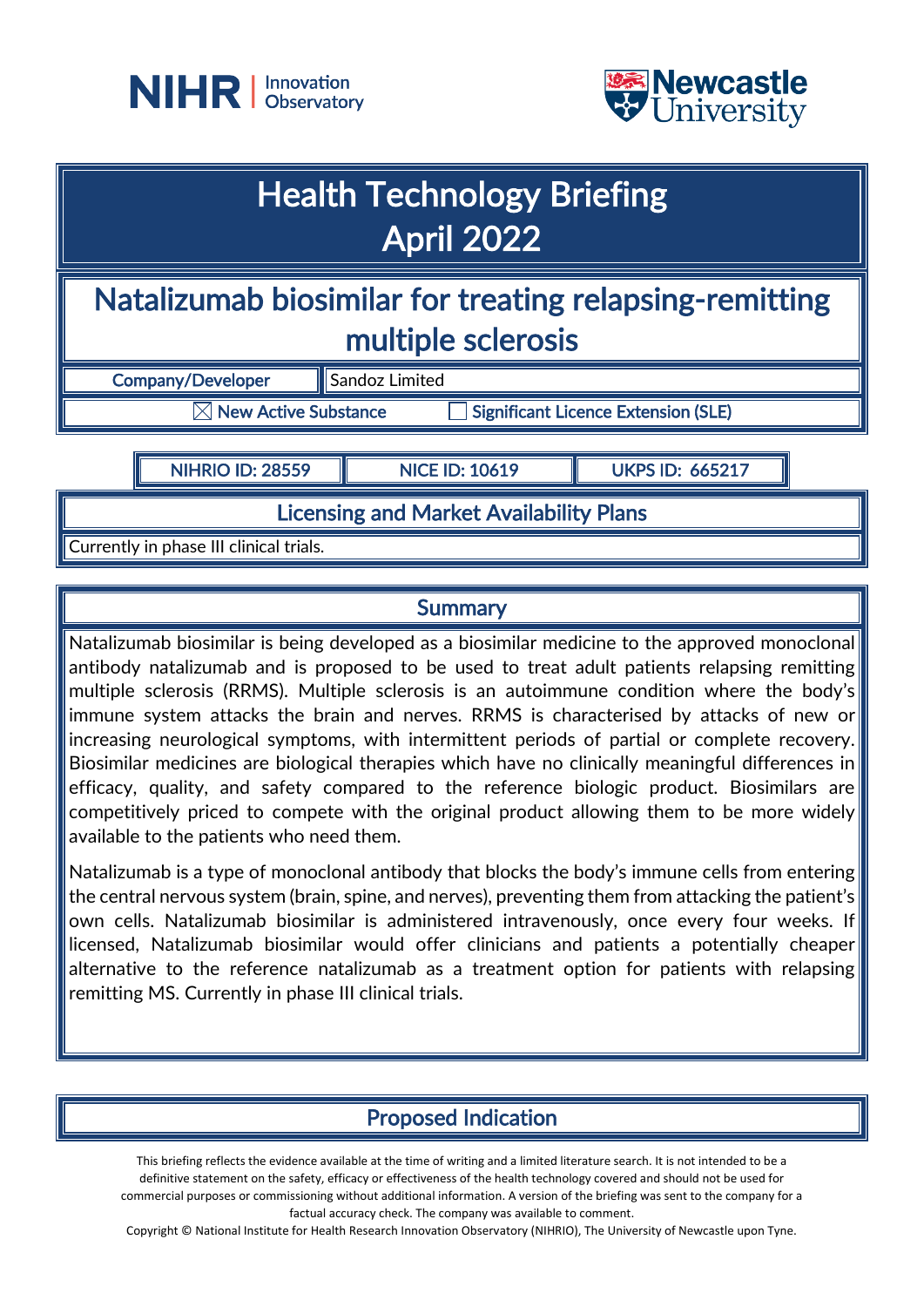



Single disease modifying therapy in adults with highly active relapsing remitting multiple sclerosis (RRMS) for the following patient groups: $1$ 

L

- Patients with highly active disease despite a full and adequate course of treatment with at least one disease modifying therapy (DMT) OR
- Patients with rapidly evolving severe RRMS defined by 2 or more disabling relapses in one year, and with 1 or more Gadolinium enhancing lesions on brain Magnetic Resonance Imaging (MRI) or a significant increase in T2 lesion load as compared to a previous recent MRI

## **Technology**

### **Description**

Natalizumab (Tyruko, PB006) is in development as a biosimilar to the humanised anti-α4-integrin monoclonal antibody natalizumab (Tysabri), which is indicated in the UK as a single disease modifying therapy in adults with highly active RRMS.<sup>1</sup> Natalizumab blocks the adhesion molecule a4-integrin which prevents lymphocytes from the blood travelling into the central nervous system (CNS), preventing them from causing damage to the myelin sheath and nerves.<sup>2</sup> A biosimilar is a medicine which has no clinically meaningful differences compared to the reference medicine in terms of quality, safety and efficacy, with the same mechanism of action.3

In the confirmatory phase III trial (NCT04115488), natalizumab biosimilar given via intravenous (IV) infusion (300mg every 4 weeks for a total of 12 doses) was compared with reference natalizumab in adult patients with RRMS who had at least one documented relapse within the past year.<sup>4</sup>

### Key Innovation

Natalizumab has the clinical benefit of slowing disease and disability progression over time, with 75% of patients receiving natalizumab after two years exhibiting no evidence of disease activity. <sup>5</sup> Natalizumab biosimilar has been shown to match the efficacy and safety profile of reference natalizumab, but competitive pricing for the proposed biosimilar will allow wider patient access. $6,7$ 

Biological medicines such as natalizumab are currently the largest cost and cost growth areas in the NHS medicines budget but new commissioning framework by NHS England aims to drive an uptake in biosimilar medicines and ensure patients are given the choice of switching to a new product by their doctors; this change to biosimilar products aims to save the NHS £300m each year, enabling more patients to have access to other life-saving and life-enhancing treatments.3

Regulatory & Development Status

Natalizumab biosimilar does not currently have Marketing Authorisation in the EU/UK for any indication.

## Patient Group

#### Disease Area and Clinical Need

Multiple Sclerosis (MS) is a chronic condition that affects the brain and spinal cord, it can lead to increased mortality and is one of the most common causes of disability in younger adults as it is most commonly diagnosed in people in their 20's or 30's. $8$  MS is an autoimmune condition where the body's own immune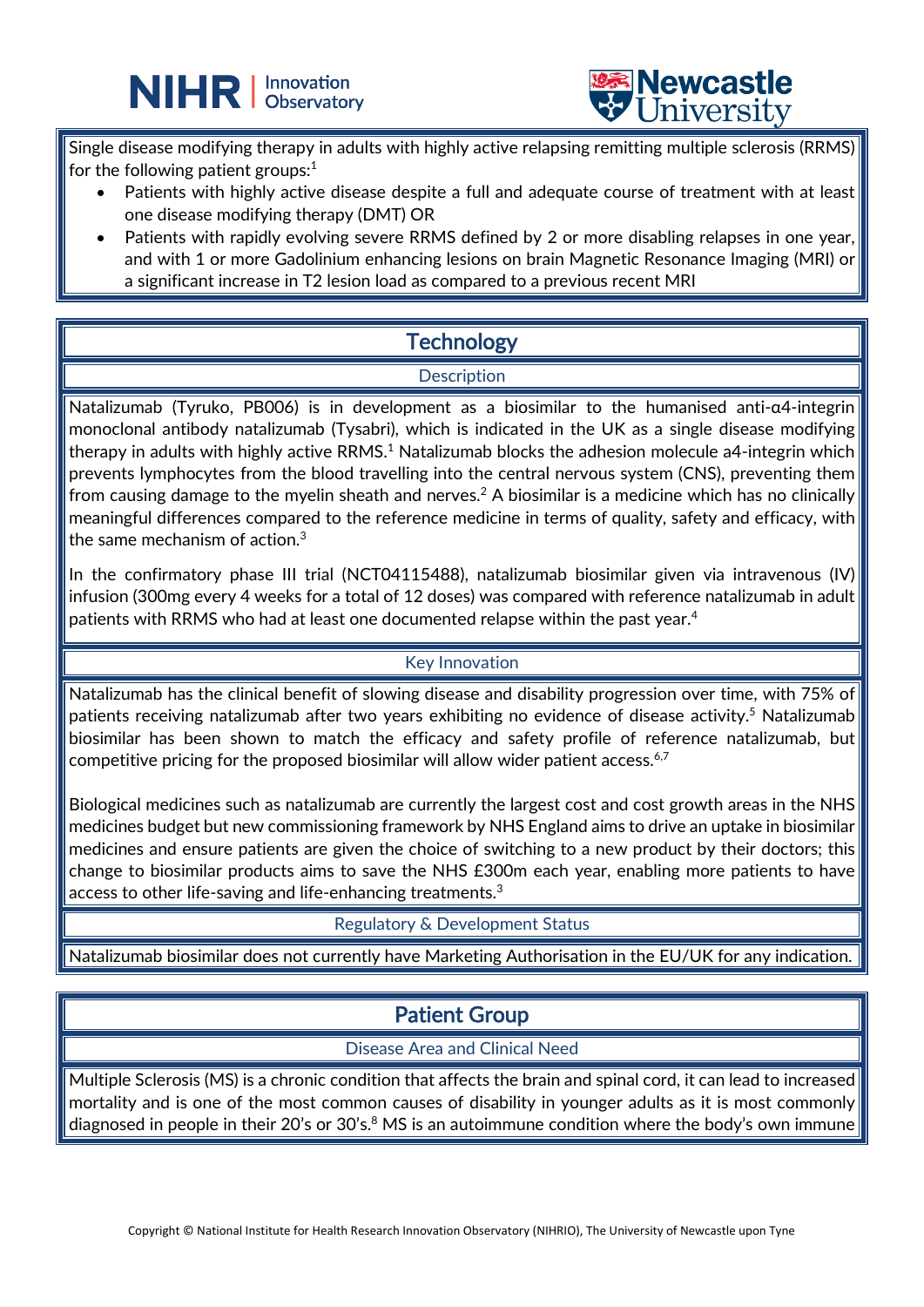# **NIHR** | Innovation



system starts attacking the CNS, causing inflammation that damages the myelin sheath protecting the nerve fibres and to the nerves themselves, resulting in disruption of signals from the brain. $^{\mathrm{9,10}}$ 

L

Relapsing and remitting MS is the most common form of MS with 80% of patients diagnosed with this type, and is characterised by repeated episodes of new or worsening symptoms which then improve over time but often don't disappear.<sup>8</sup> Active disease is defined as at least two clinically significant relapses occurring within the last 2 years; highly active disease is characterised by an unchanged/increased relapse rate or by ongoing severe relapses compared with the previous year, despite treatment with interferon beta. Rapidly-evolving severe relapsing-remitting MS is defined by two or more disabling relapses in 1 year, and one or more gadolinium-enhancing lesions on brain magnetic resonance imaging (MRI) or a significant increase in T2 lesion load compared with a previous MRI.<sup>11</sup>

Symptoms of MS include fatigue, difficulty walking, vision problems, loss of bladder control, numbness or stiffness, balance and coordination problems, and cognitive impairment, all impairing the quality of life of a person with MS. $^8$ 

Each year in the UK over 7,000 people are diagnosed with MS, with an average incidence rate of 286 women and 111 men per 100,000 people on average (2012-17).<sup>12</sup> The average life expectancy for patients with MS is 5-10 years lower than the average in the UK.<sup>8</sup> In England (2020-21), there were 47,489 finished consultant episodes (FCE) for MS (ICD-10 code: G35), with 45,308 hospital admissions that resulted in 41,440 day cases and 26,417 FCE bed days.<sup>13</sup> In England and Wales (2020) there were 1,346 deaths registered with  $\,$  MS as the underlying cause. $^{14}$ 

#### Recommended Treatment Options

NICE currently recommends the following therapies for the treatment of highly active relapsing remitting multiple sclerosis: 15

- Natalizumab
- **Fingolimod**
- Alemtuzumab

| <b>Clinical Trial Information</b> |                                                                                                                                                                                                                                                                                                                                                                      |  |
|-----------------------------------|----------------------------------------------------------------------------------------------------------------------------------------------------------------------------------------------------------------------------------------------------------------------------------------------------------------------------------------------------------------------|--|
| <b>Trial</b>                      | <b>Antelope; <u>NCT04115488, 2018-004751-20</u>;</b> Efficacy and Safety of the Biosimilar  <br>Natalizumab PB006 in Comparison to Tysabri® in Patients With Relapsing- $\mid$<br><b>Remitting Multiple Sclerosis (RRMS)</b><br><b>Phase III - Completed<sup>a</sup></b><br>Location(s): 2 EU countries and 5 other countries<br>Primary completion date: March 2021 |  |
| <b>Trial Design</b>               | Randomised, parallel assignment, quadruple masked                                                                                                                                                                                                                                                                                                                    |  |
| Population                        | $\mathbb N$ = 264 <sup>b</sup> ; Subjects with relapsing-remitting MS; Aged 18 to 60 years old.                                                                                                                                                                                                                                                                      |  |
| Intervention(s)                   | Natalizumab biosimilar, IV infusion of 300mg, every 4 weeks with a total of 12<br>doses                                                                                                                                                                                                                                                                              |  |

<span id="page-2-0"></span><sup>a</sup> Information provided by Sandoz Limited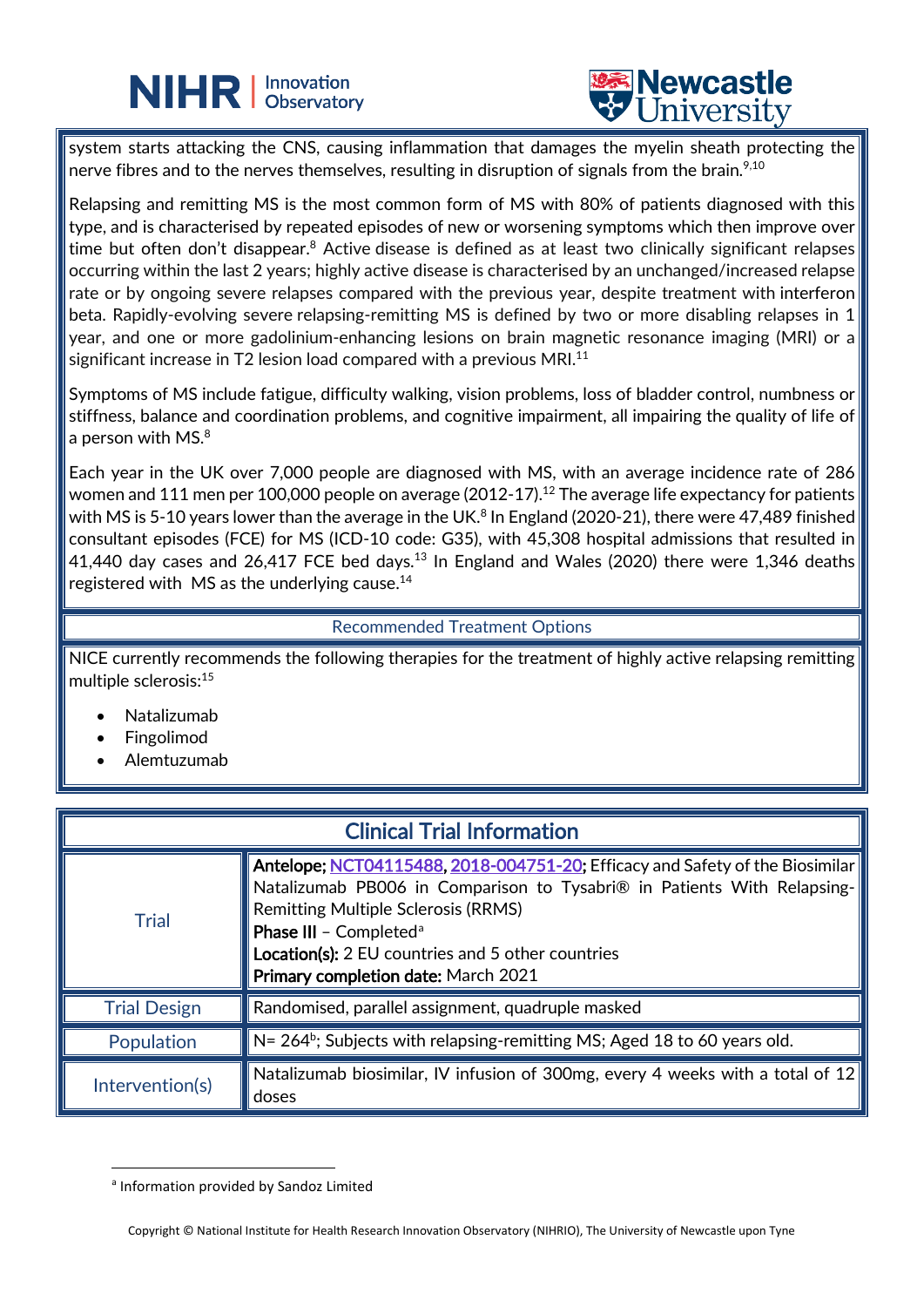



|                    | <b>A</b> CITTACTOTA                                                                                                                                                                                                                                                                                                                                                                                                                                                                                                                                                                                                                                                                                                                                    |
|--------------------|--------------------------------------------------------------------------------------------------------------------------------------------------------------------------------------------------------------------------------------------------------------------------------------------------------------------------------------------------------------------------------------------------------------------------------------------------------------------------------------------------------------------------------------------------------------------------------------------------------------------------------------------------------------------------------------------------------------------------------------------------------|
| Comparator(s)      | Reference Natalizumab, IV infusion of 300mg every 4 weeks with a total of $12$<br>doses                                                                                                                                                                                                                                                                                                                                                                                                                                                                                                                                                                                                                                                                |
| Outcome(s)         | Primary outcome: evaluate and compare the efficacy of Biosim-NTZ with Ref-<br>NTZ using the combined number of unique active (CUA) lesions (new gadolinium-<br>enhancing T1-weighted lesions and new/enlarging T2-weighted lesions) from<br>baseline up to Week 24 of treatment. <sup>7</sup><br>See trial record for full list of other outcomes                                                                                                                                                                                                                                                                                                                                                                                                      |
| Results (efficacy) | The results of the primary efficacy analysis showed that Biosim-NTZ (n=131) had $\parallel$<br>a similar efficacy to Ref-NTZ (n=133). The respective mean (standard deviation)<br>number of CUA lesions at Week 24 was 1.4 (3.62) for Biosim-NTZ and 1.9 (3.94)<br>for Ref-NTZ. <sup>7</sup> A least square mean difference of 0.17 (95% CI: -0.613, 0.944)<br>confirmed equivalence between the biosimilar and reference products as it was<br>within the pre-specified margins of $\pm 2.1$ based on previous MRI studies. The<br>mean number of lesions at each MRI scan over the 24-week period were also<br>similar and ranged from 1.2 to 1.4 in Biosim-NTZ-treated patients and from 1.6<br>$\ $ to 1.9 in Ref-NTZ-treated patients. $^{\rm b}$ |
| Results (safety)   | The safety profiles and incidence rate of adverse events (AEs) were comparable $\parallel$<br>between the Biosim-NTZ and Ref-NTZ arms. No cases of progressive multifocal<br>leukoencephalopathy or deaths were reported for either group. Importantly, no<br>new safety signals were observed in the Biosim-NTZ group. <sup>7</sup>                                                                                                                                                                                                                                                                                                                                                                                                                   |

## Estimated Cost

The cost of natalizumab biosimilar was confidential at the time of producing this briefing.

## Relevant Guidance

NICE Guidance

- NICE technology appraisal. Aletuzumab for treating highly active relapsing remitting multiple sclerosis (TA312). March 2020.
- NICE technology appraisal. Cladribine for treating relapsing-remitting multiple sclerosis (TA616). December 2019.
- NICE technology appraisal. Fingolimod for treating highly active relapsing-remitting multiple sclerosis (TA254). April 2012.
- NICE technology appraisal. Natalizumab for the treatment of adults with highly active relapsingremitting multiple sclerosis (TA127). August 2007.
- NICE clinical guideline. Multiple sclerosis in adults: management (CG186). November 2019.
- NICE quality standard. Multiple sclerosis (QS108). January 2016.
- NICE interventional procedure guidance. Percutaneous venoplasty for chronic cerebrospinal venous insufficiency in multiple sclerosis (IPG640). January 2019.

NHS England (Policy/Commissioning) Guidance

<span id="page-3-0"></span>**b** Information provided by Sandoz Limited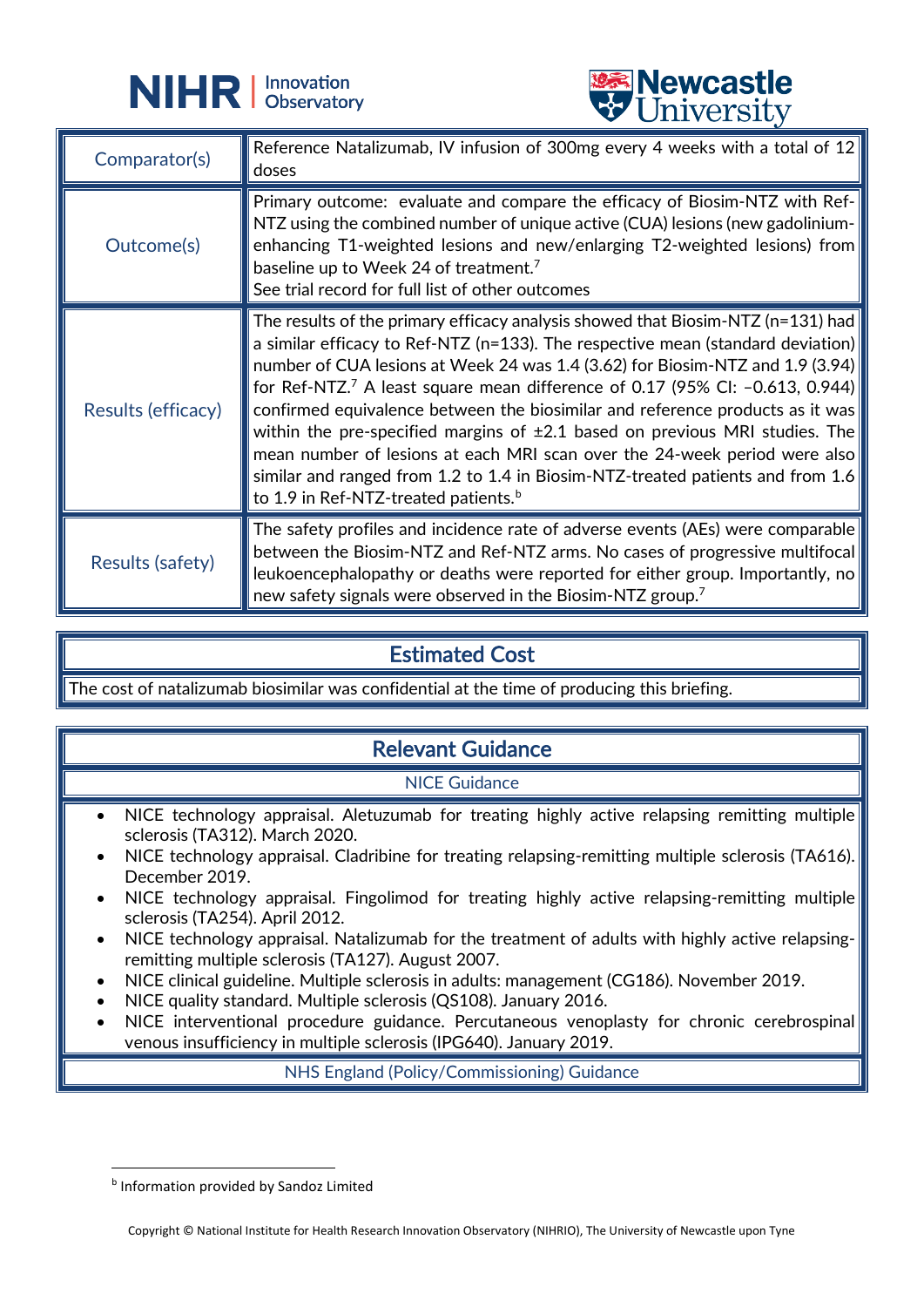



NHS England. Urgent Clinical Commissioning Policy: Natalizumab induced progressive multifocal leukoencephalopathy in relation to immune reconstitution inflammatory syndrome in multiple sclerosis (all ages). NHS England/170040/P. December 2018.

L

- NHS England. Urgent Clinical Commissioning Policy: Alemtuzumab for treating relapsing-remitting multiple sclerosis – third cycle (all ages). NHS England/170075/P. August 2018.
- NHS England. Clinical Commissioning Policy: Disease Modifying Therapies for Patients with Multiple Sclerosis (MS). NHS England/D04/P/b. May 2014.
- NHS England. 2013/14 NHS Standard Contract for Neurosciences: Specialised Neurology (adult). D04/S/a.

### Other Guidance

- ECTRIMS. Guideline on the pharmacological treatment of people with multiple sclerosis. 2018.16
- European Medicines Agency. Guideline on clinical investigation of medicinal products for the treatment of Multiple Sclerosis. 2015.17

## Additional Information

### **References**

- 1 Electronic Medicines Compendium. TYSABRI 300 mg concentrate for solution for infusion. 2021. Available from:
- <https://www.medicines.org.uk/emc/product/222/smpc> [Accessed March 9th, 2022]. 2 Michelle T. Fabian SCK, Fred D. Lublin. Multiple Sclerosis and Other Inflammatory
- Demyelinating Diseases of the Central Nervous System. Bradley and Daroff's Neurology in Clinical Practice. 8 ed: Elsevier 2022:1226-54.e5.
- 3 National Health Service (NHS). Biosimilar medicines. Available from: <https://www.england.nhs.uk/medicines-2/biosimilar-medicines/> [Accessed March 9th, 2022].
- 4 ClinicalTrials.gov. Efficacy and Safety of the Biosimilar Natalizumab PB006 in Comparison to Tysabri® (Antelope). Trial ID: NCT04115488. 2019. Status: Active. Available from: <https://clinicaltrials.gov/ct2/show/NCT04115488> [Accessed March 9th, 2022].
- 5 Perumal J, Fox RJ, Balabanov R, Balcer LJ, Galetta S, Makh S, et al. Outcomes of natalizumab treatment within 3 years of relapsing-remitting multiple sclerosis diagnosis: a prespecified 2-year interim analysis of STRIVE. BMC Neurology. 2019;19(1):116. Available from: [https://doi.org/10.1186/s12883-019-1337-z.](https://doi.org/10.1186/s12883-019-1337-z)
- 6 Sandoz. Sandoz announces global deal to commercialize proposed biosimilar natalizumab, a key multiple sclerosis medicine 2019. Available from: [https://ml](https://ml-eu.globenewswire.com/Resource/Download/69a55a41-a7c7-4480-a254-33c287734308)[eu.globenewswire.com/Resource/Download/69a55a41](https://ml-eu.globenewswire.com/Resource/Download/69a55a41-a7c7-4480-a254-33c287734308)-a7c7-4480-a254- [33c287734308](https://ml-eu.globenewswire.com/Resource/Download/69a55a41-a7c7-4480-a254-33c287734308) [Accessed March 10th, 2022].
- 7 Hemmer B. P929 Efficacy and safety of proposed natalizumab biosimilar PB006 versus Tysabri® in patients with relapsing remitting multiple sclerosis: primary data